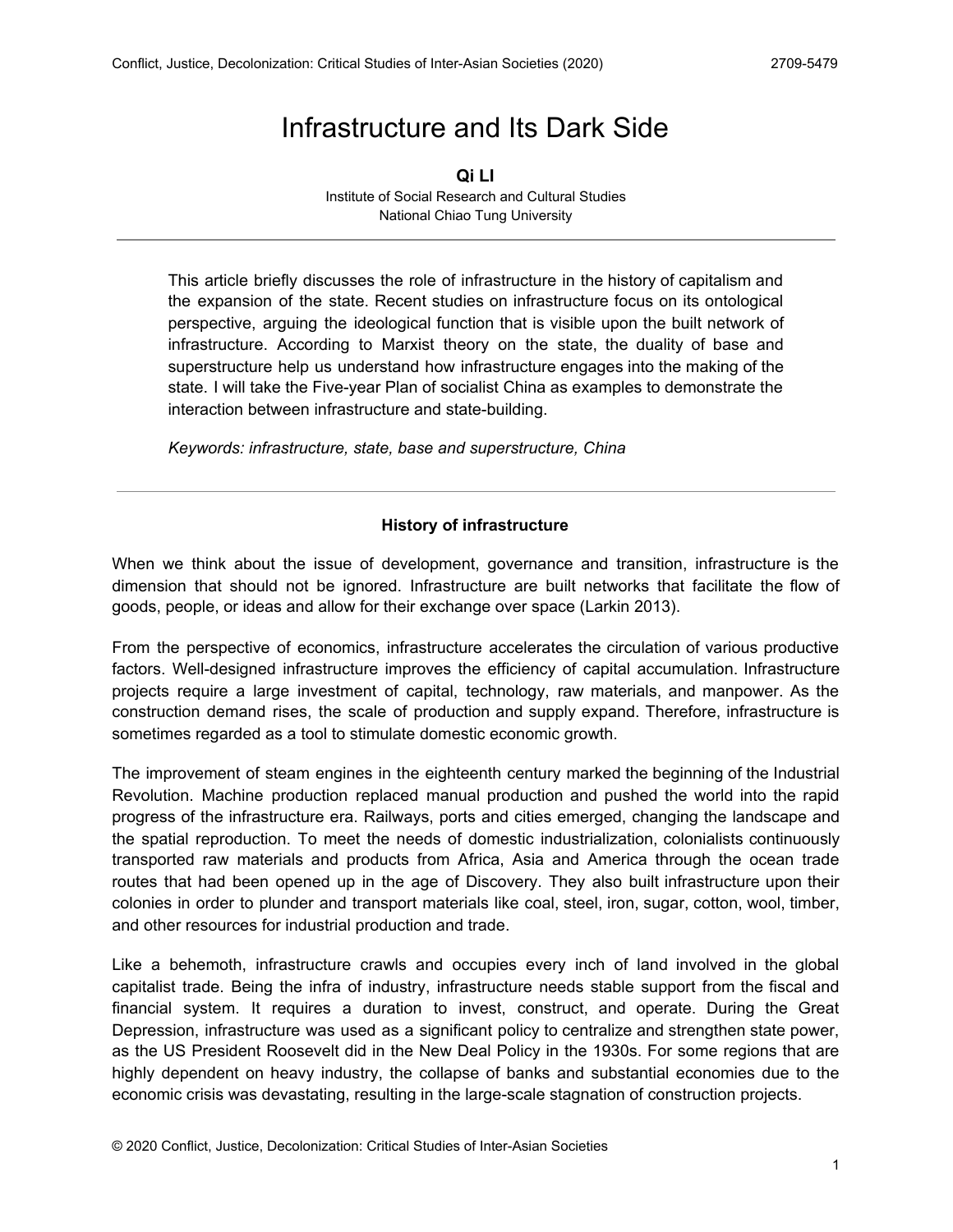Another way to feed the behemoth of infrastructure is to start a war. Infrastructures that function as military bases and combat readiness projects are engines to relaunch production. On the other side, the cost of national defense is a huge burden for national economy, too. Arguably, infrastructure is one of the reasons that wars start and never stop. Only by understanding the role of infrastructure in the history of capitalism and the expansion of the state can we fully illustrate the politics of infrastructure and its dark side.



*"China [Developing](https://www.flickr.com/photos/123411618@N07/37582817065/)" by [Francoise](https://www.flickr.com/photos/123411618@N07/) Gaujour is licensed under CC [BY-NC-SA](https://creativecommons.org/licenses/by-nc-sa/2.0/) 2.0.*

## **Infrastructure and the state-building**

Karl Marx and Friedrich Engels used the metaphorical term of base and superstructure to describe the relation between the economic structure of a society and the state and social consciousness. In *German Ideology*, Marx wrote that "the social organization evolves directly out of production and commerce, which in all ages forms the basis of the state and of the rest of the idealistic superstructure." This duality lies the foundation of Marxist theory of the state. As Marx puts it in *Capital III*, "it is always the direct relation of the owners of the conditions of production to the direct producers - a relation always naturally corresponding to a definite stage in the development of the methods of labor and thereby its social productivity - **which reveals the innermost secret, the hidden basis of the entire social structure, and with it the political form of the relation of sovereignty and dependence, in short, the corresponding specific form of the state**." By Marx's definition, the form of state belongs to the category of superstructure. According to Marx, the base-superstructure relation is far beyond economic reductionism. The base-superstructure relation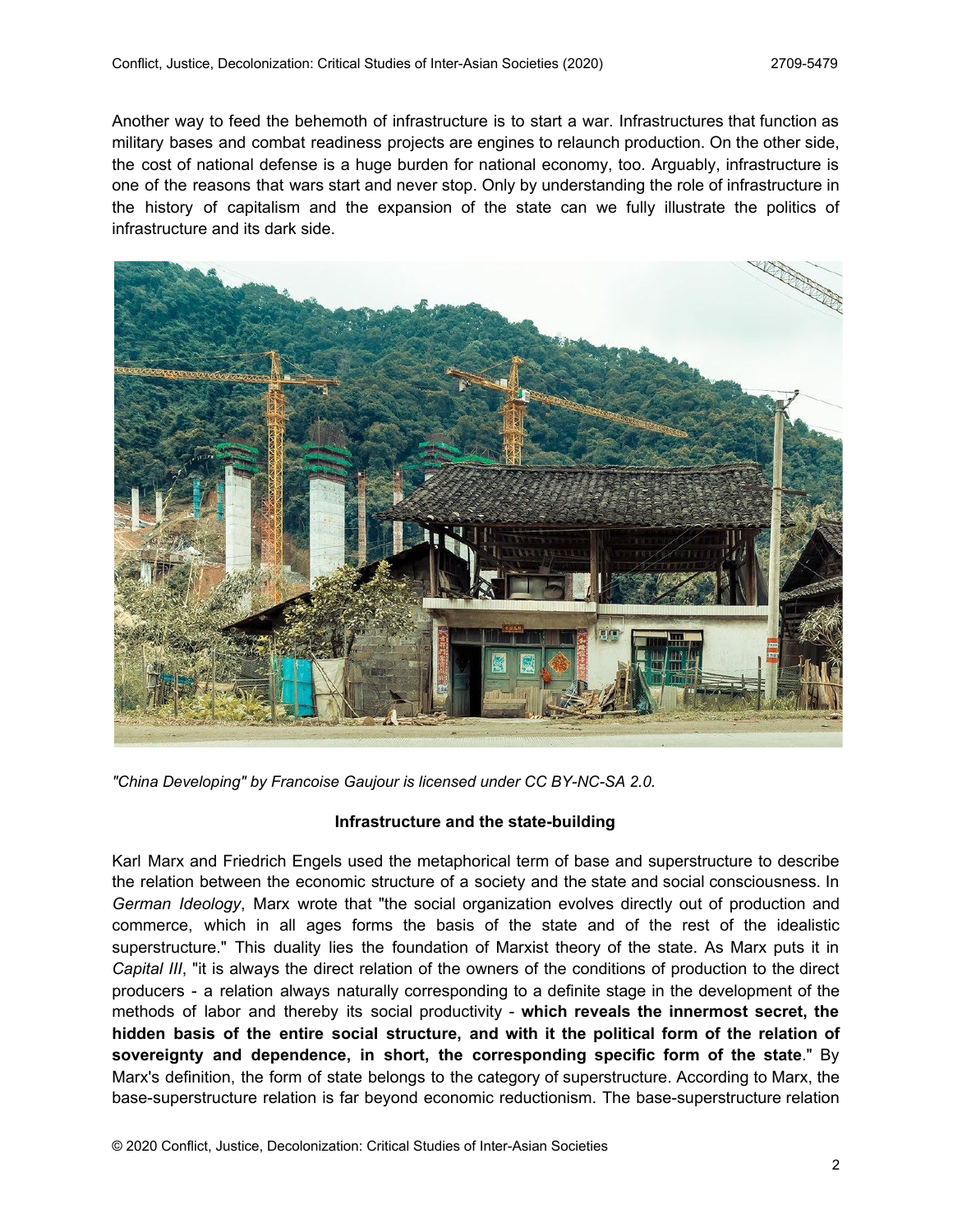has characters of historical, uneven, and compatible with the effectivity of the superstructure (Bottomore 1991). The reciprocal influence by forms of superstructure, namely the spiritual production, and the inter-effectivity among the material and spiritual production are conditioned in particular historical forms. Furthermore, material production develops unevenly with respect to artistic production and legal relations.

Infrastructure studies help us understand the complex relation between the economic base and the superstructure, especially the process of how state-led infrastructure engages into production, consumption, and exchange in the local area. Additionally, how do techno-politics affect the condition of production? (Contemporarily, it relates to issues like the trans-border technical exchange and the privatization of technology as well.) How is the particular ideology embedded in the society through the placement of infrastructure? Infrastructure can be regarded as an attempt to develop the relation of production. At the same time, it is also limited by the condition of production. Infrastructure has deeply intervened in the making of the state in a dynamic way. With respect to the landing process, it is the field of power struggle, where the preset project might be contested, disassembled, and even reversed operation (Simone 2004).

As an amalgam of technical, administrative, and financial techniques, the operation of infrastructure indicates the system building, as well as associations between heterogeneous networks. Bringing the ontological perspective in (Larkin 2013), infrastructure is sometimes driven by state power in an emotional way, without rational calculation.

The practice of socialism in the twentieth century clearly represents the consequences of emotional state power. The characters of socialist governance, including centralization of power, decision making by the elite minority, party-state institution, unified ideological education, state ownership, and inadequate market economy, enable the socialist regime to actively mobilize all resources to regulate the process of national development. Based on a linear time perception and deep belief in causality towards the future of a communist society, the socialist regime manages production under plans, giving advance indicators and promises of development achievement. An inevitable problem in such a model is the practical simplification of the dialectical interaction between the economic base and the superstructure.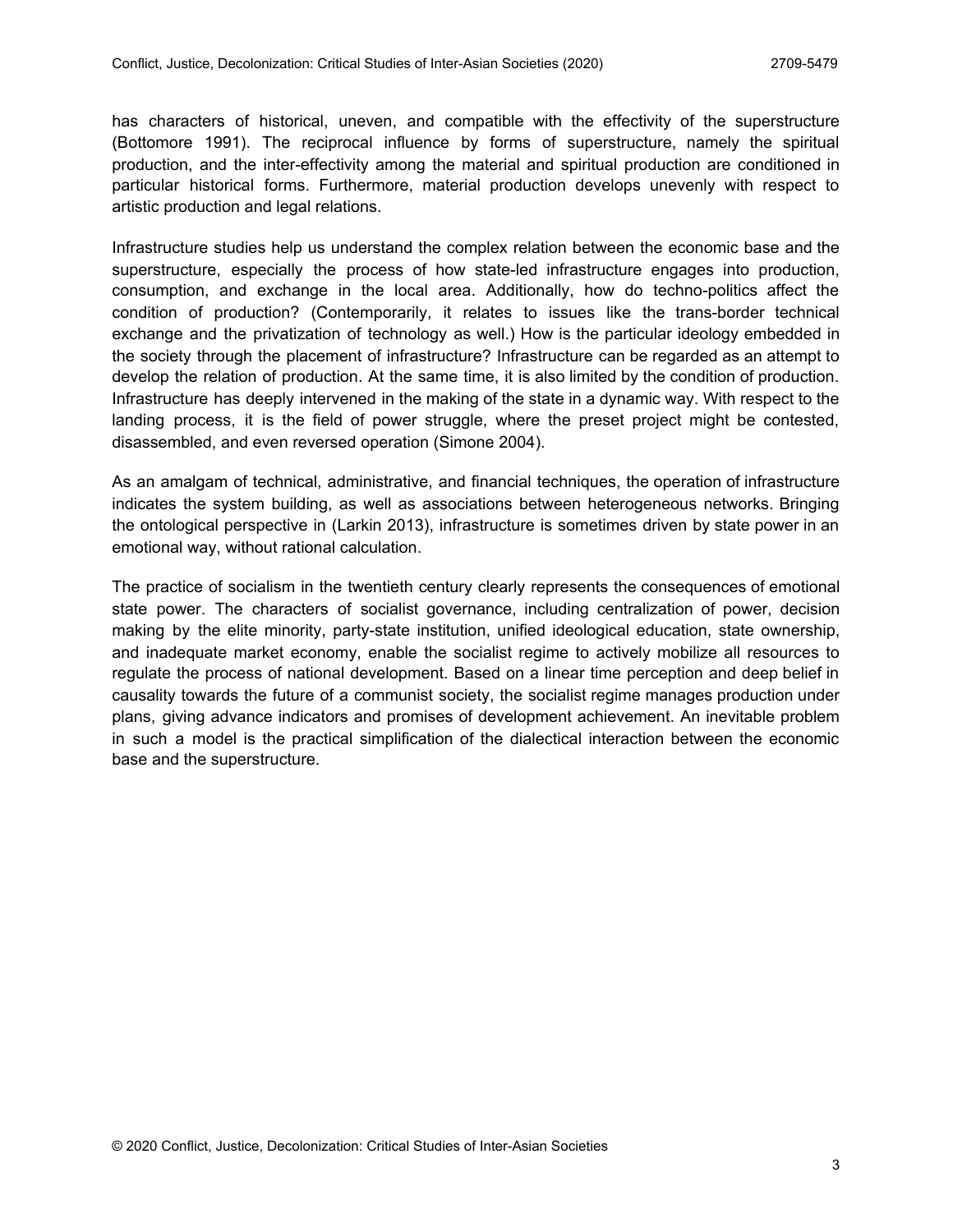

*"China Railways [Caboose"](https://www.flickr.com/photos/101561334@N08/10553245315/) by Gary [Todd](https://www.flickr.com/photos/101561334@N08/) is licensed under CC [BY-NC-SA](https://creativecommons.org/licenses/by-nc-sa/2.0/) 2.0.*

## **Five-year Plan in China: lessons learned from infrastructure**

The Chinese Communist Party's Five-year Plan is a classic example of how the state is using infrastructure to achieve its goals (but usually fails). Taking five years as a stage, the party sets targets for all areas of national economic and social development and arranges production and distribution throughout the country in accordance with the overall plan. Governmental reports of the Five-year Plan show the state's imagination of the Socialist industrial system and modernization project in different periods. In most years, the gap between the plan and its realization turns out large. When the plan fails, it costs a lot.

Right after it took over power, the Communist Party launched the Socialist Transformation in China in the early 1950s, including the agricultural cooperation movement, the land reform, and the transfer from private ownership to the national or public ownership in commercial sectors. The "success ahead of schedule" of the Socialist Transformation made the party central committee overly optimistic and initiated the Great Leap Forward Movement in 1958, which severely damaged the newly recovering national economy. The idealistic view of the Great Leap Forward is reflected in the unrealistically high targets set in the second Five-year Plan. For example, as in the Plan, the total output value of industry and agriculture should increase by 75% from 1957 to 1962, and the industrial output should double. In fact, by 1962, none of the planned targets of the second Five-year Plan had been completed, with an average completion rate of only 21% (Yan and Hu 2012). The Great Steel-making Policy in the Great Leap Forward Movement, with its original aim of supporting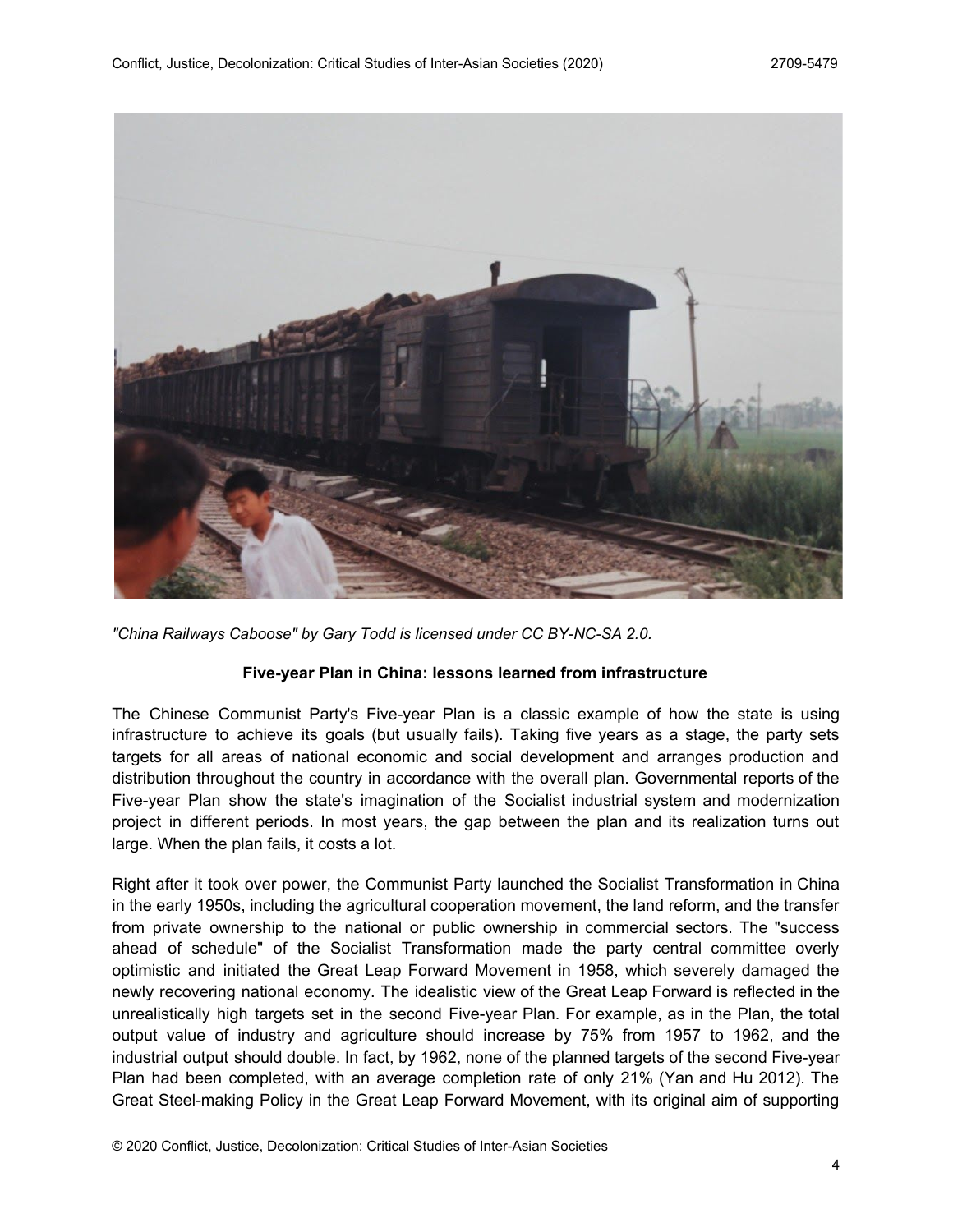the construction of infrastructure and heavy industry, but caused a large-scale stagnation of production. The policy even encouraged people to smelt their pans and pots into raw iron and contribute the raw material to industrial production. The idea was obviously blind, irrational and it heavily impacted people's daily lives. Millions of people starved to death during 1960-1963. The country had to adjust the national economy for three years after the end of the second Five-year Plan.

At the beginning of the third Five-year Plan (1966-1970), China decided to build up a defense-centered infrastructure system due to the possibility of war with both the Soviet Union and the United States. The system is named the Three Line Project, dividing the whole country into three parts. The First Line refers to the eastern coastal areas, which is also the front line if war broke out. Other areas in the eastern China, apart from the front line areas, are designated as the Second Line, while the western part of China is named the Third Line. The project aims to move vital industries from the east to the west, thus the undeveloped western China can be modernized and equipped with basic infrastructures to reserve national power in case of being attacked by the Soviet Russia from north-east or the US forces from south-east.

Millions of workers, party cadres, intellectuals and soldiers migrated to the Third Line areas from all over the country. In addition to the forced migration of the population, the project moved a large number of factories and industries to the inland area under the principle of war preparation. That means, the location of those important industries should be decentralized, secret, and close to mountain areas, so that factories are able to survive and continue operation under attack. However, the displacement of industries caused great inconvenience to production and transportation.

During this period, the defense-centered infrastructure focused on the development of the west. After one decade, when China finally decided to carry out the market economy, the trade advantages of the coastal areas (the front line areas) have been re-highlighted, accordingly the center of infrastructure plans changed. Thus, the economic gap between the former Third line areas and the coastal areas has widened again. Lack of resources, investments and developing opportunities, factory workers and residents in the Third Line regions suffered from relative poverty in the so-called "China's rise era".

Since 1953, China has undergone thirteen Five-year Plans. Until the fifth Five-year Plan accomplished by 1975, China roughly established an independent and integrated industrial system. In the nearly three decades of socialism, the preconceived national plan was always subject to unpredictable changes, including uncontrollable political movements initiated by the ruling party itself (for example, the 1958-1960 Great Leap Forward Movement, or the 1966-1976 Cultural Revolution), the reversal of international alliances and antagonisms, and so on. Finally, the country encountered severe difficulties by the end of the Cultural Revolution. Therefore, the Communist Party carried out an top-bottom institutional reform in 1978, which is called the Reform and Open policy.

In the economic transition, the party central committee did not give up the national plan, which developed into a mode of market economy highly regulated by the state. Infrastructure in the transitional period often faces the collision of heterogeneous systems, including the conflict between state-owned capital and collective or private capital, as well as the competition and coalition between different segments of the state. Local states and the private capital tried to occupy profitable industries as far as they could, resulting in the problems of land grabbing and over-exploitation in